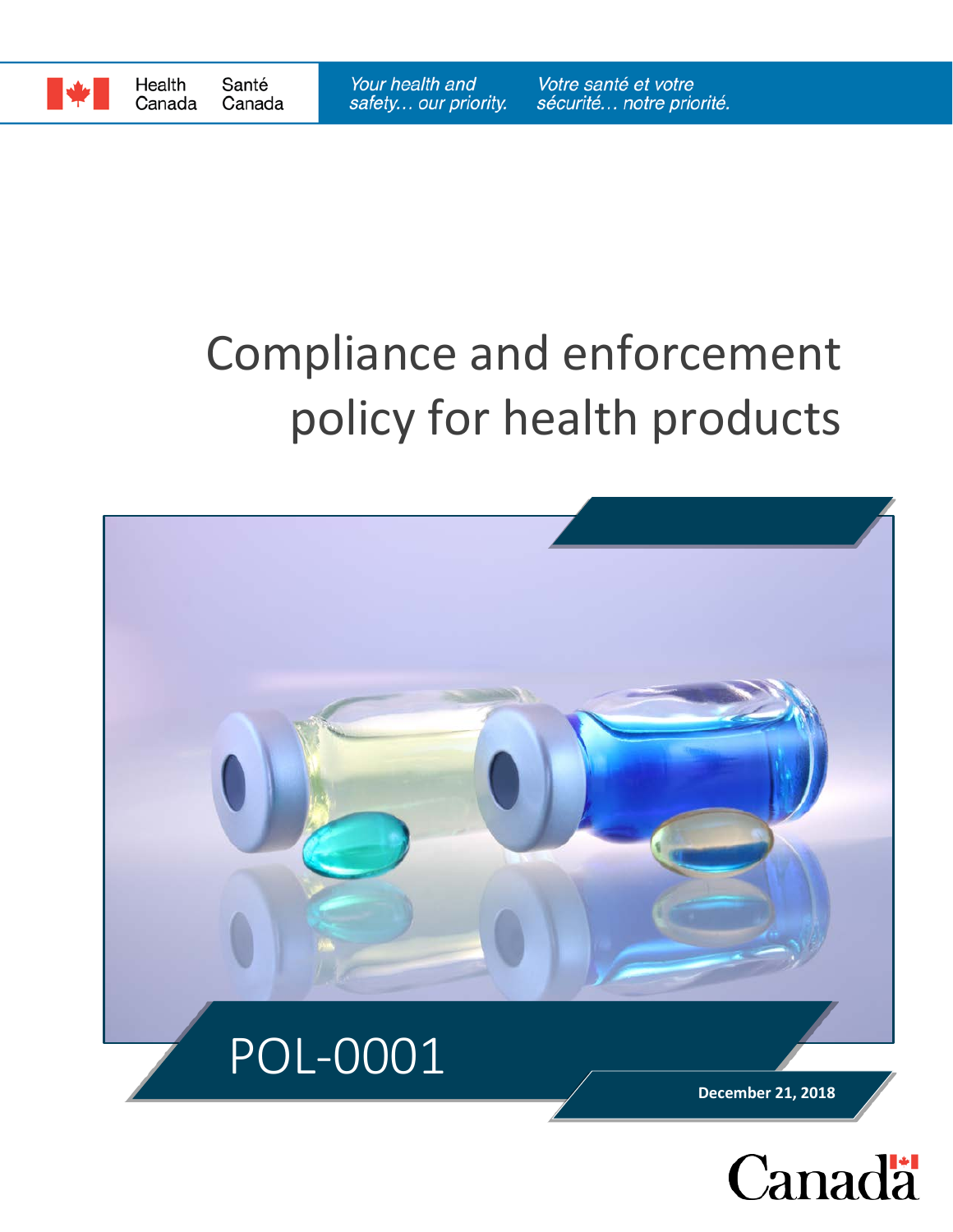#### Compliance and enforcement policy for health products (POL-0001)

| Author:           | Regulatory Operations and Enforcement Branch     |
|-------------------|--------------------------------------------------|
| Date issued:      | December 21, 2018                                |
| Date implemented: | December 21, 2018                                |
| Replaces:         | Compliance and Enforcement Policy (May 30, 2005) |

#### Disclaimer

This document does not constitute part of the *Food and Drugs Act* (the Act) or its regulations and in the event of any inconsistency or conflict between the Act or regulations and this document, the Act or the regulations take precedence. This document is an administrative document that is intended to facilitate compliance by the regulated party with the Act, the regulations and the applicable administrative policies.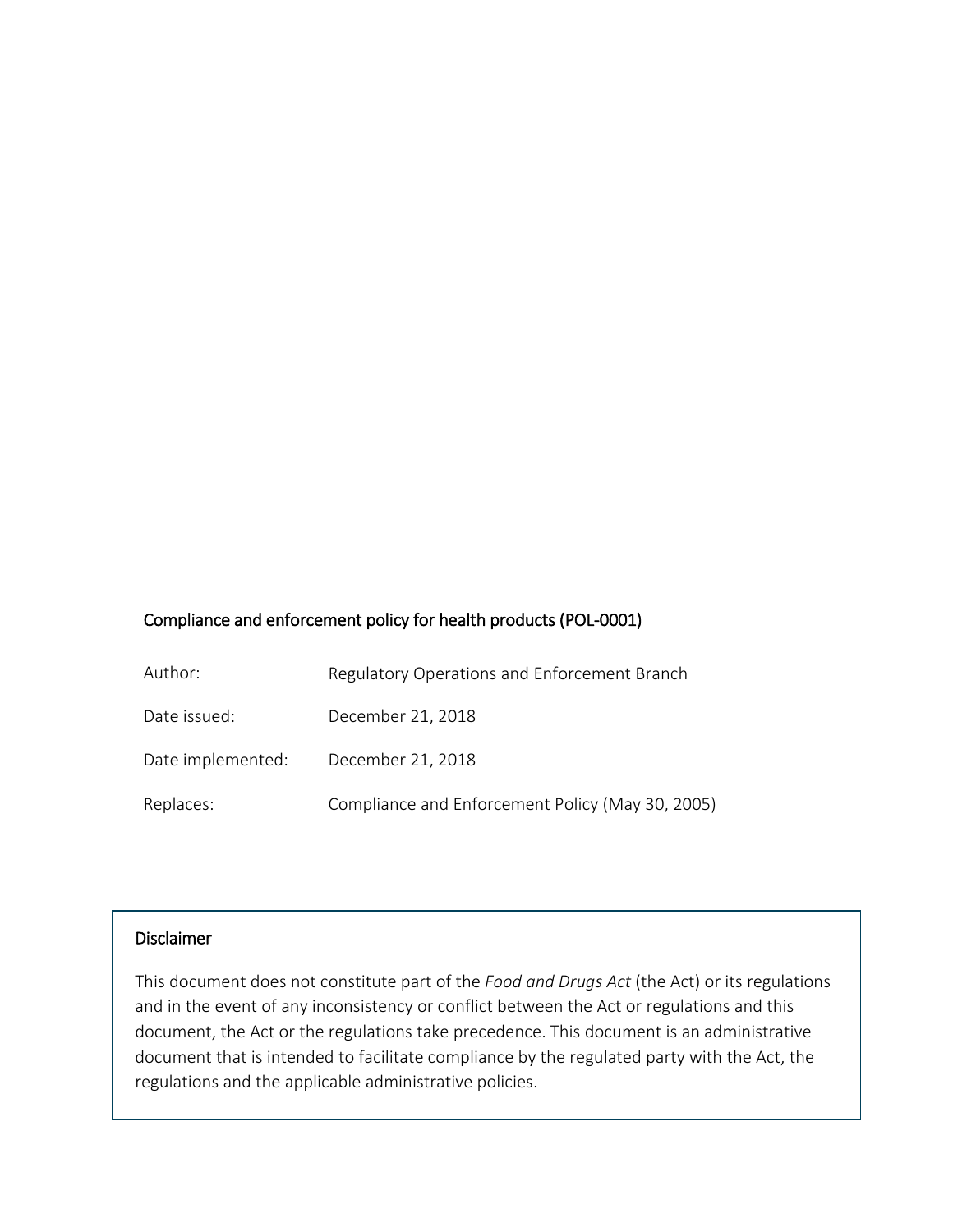## Table of contents

| $\overline{a}$ .                                               |  |  |
|----------------------------------------------------------------|--|--|
| b.                                                             |  |  |
| C.                                                             |  |  |
| d.                                                             |  |  |
|                                                                |  |  |
|                                                                |  |  |
| $\overline{a}$ .                                               |  |  |
| b.                                                             |  |  |
| $\mathsf{C}$ .                                                 |  |  |
|                                                                |  |  |
| a <sub>r</sub>                                                 |  |  |
| b.                                                             |  |  |
| $\mathsf{C}$ .                                                 |  |  |
|                                                                |  |  |
| Other Enforcement Responses - Investigation and Prosecution 14 |  |  |
|                                                                |  |  |
|                                                                |  |  |
|                                                                |  |  |
|                                                                |  |  |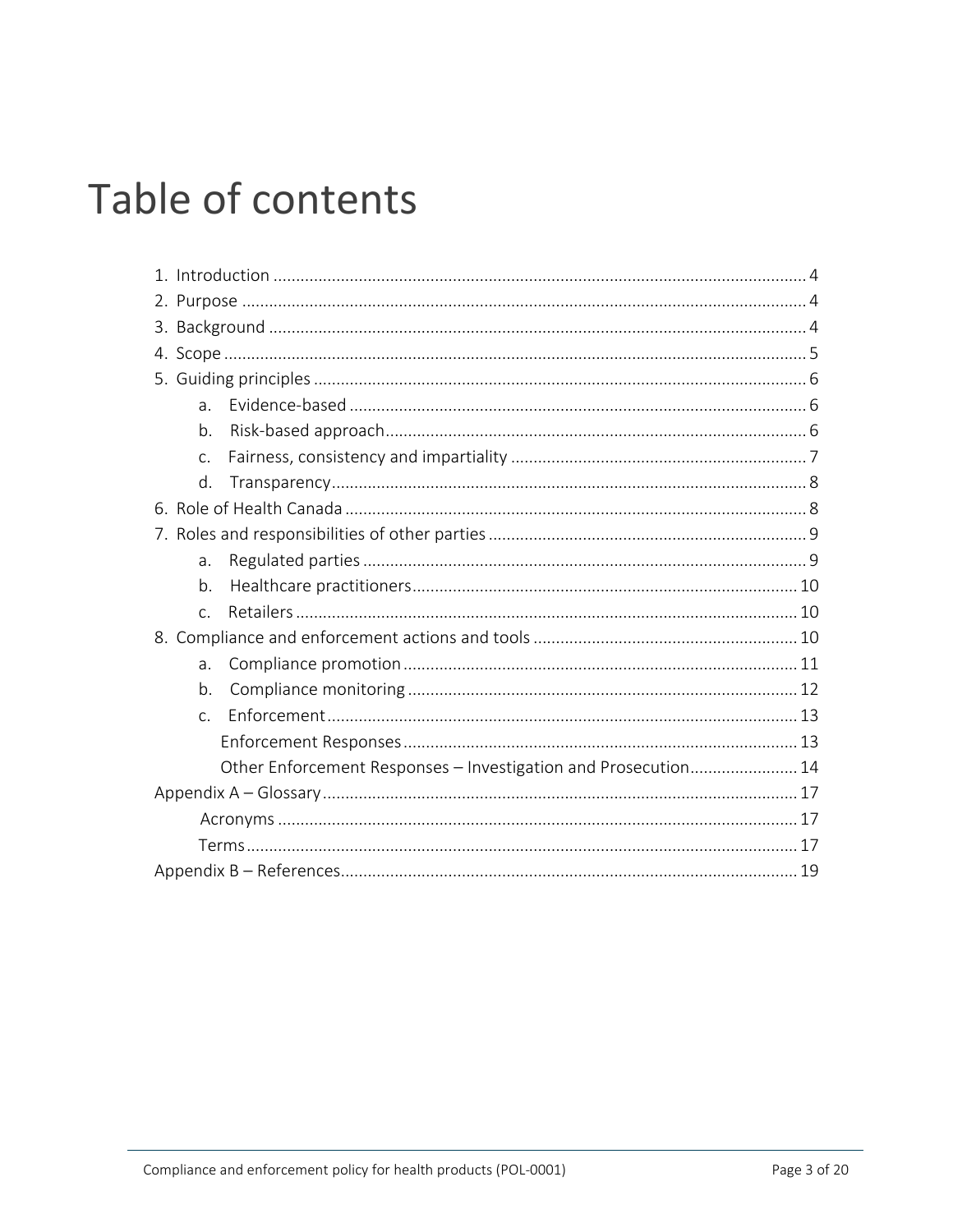## 1. Introduction

The *Food and Drugs Act* (Act) and its regulations establish the framework to protect the safety of health products available to Canadians and to prevent deception in relation to these products. This framework includes a set of prohibitions and penalties, provides oversight and for the licensing of health products and activities conducted in relation to products imported or sold in Canada, and establishes national standards on how such activities should be conducted to protect public health and safety*.*

## 2. Purpose

As part of its regulatory responsibilities, Health Canada monitors compliance, undertakes enforcement activities and works towards preventing non-compliance. This policy describes Health Canada's national compliance and enforcement approach for health products regulated under the Act and its regulations (hereinafter referred as the Act).

## 3. Background

Established on April 4, 2016, the Regulatory Operations and Enforcement Branch (ROEB) is a dedicated compliance and enforcement Branch within Health Canada. ROEB brings together Health Canada compliance and enforcement functions within one organization.

The current regulatory environment is characterized by complex global supply chains generating products that are manufactured and distributed around the world; rapid scientific innovation and advanced technologies; changing consumer behaviors; and increased demands for transparency regarding regulatory decision-making. Canadians are increasingly exposed to:

- products originating from jurisdictions which may not have a regulatory regime comparable to Canada's
- the sale of unapproved health products that may pose safety issues from suppliers conducting transactions via the internet

It has become increasingly important to have a strong and dynamic compliance and enforcement function to protect Canadians' health through modern legislation and effective compliance and enforcement actions supported by strong border oversight and international cooperation.

ROEB's mission is to lead compliance and enforcement activities and complementary scientific programs to inform and protect Canadians from health risks associated with products,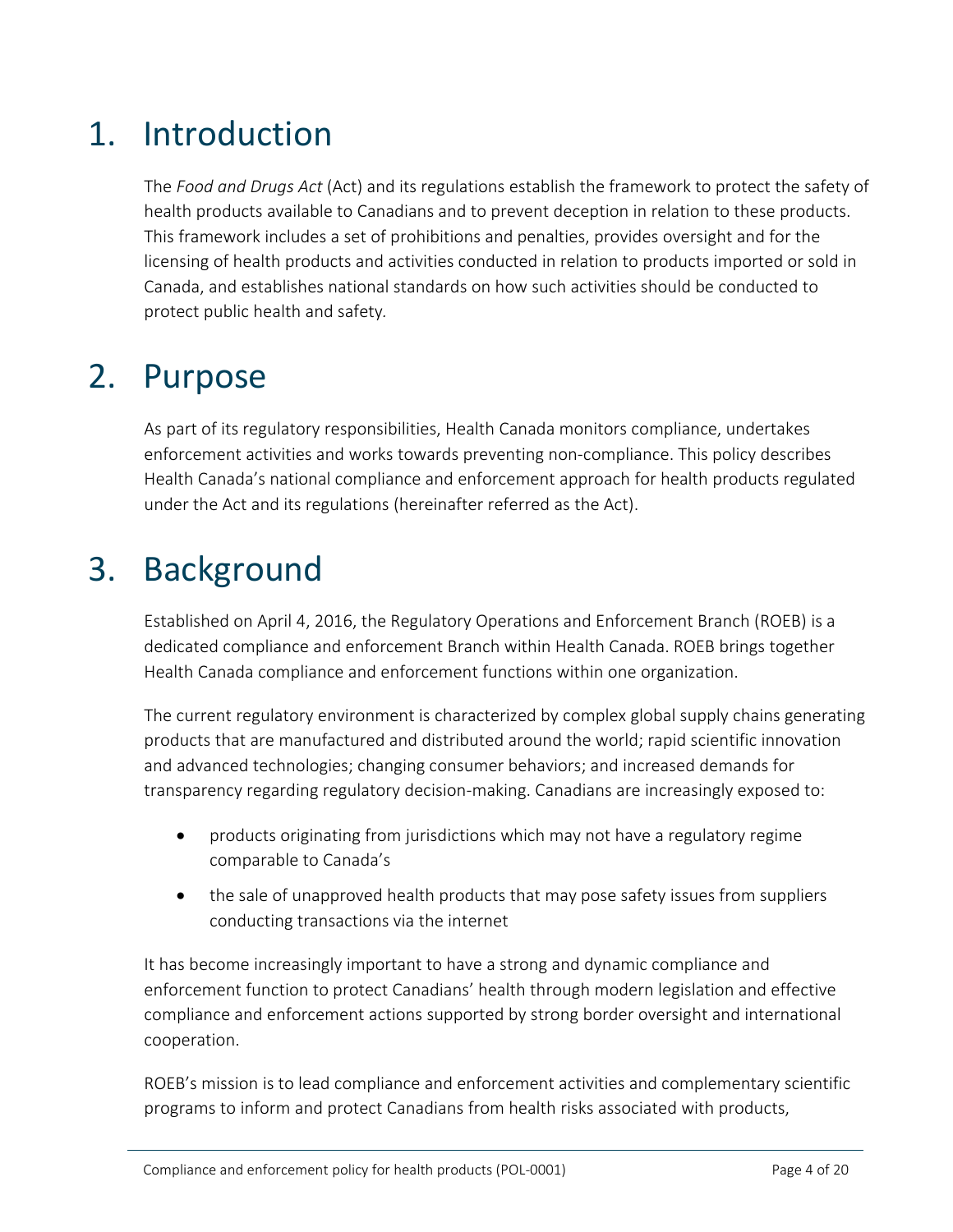substances and their environment. ROEB is also the centre for regulatory and policy expertise related to compliance and enforcement activities.

## 4. Scope

This policy applies to Health Canada compliance and enforcement activities conducted in relation to health products that fall under the Act.

The regulated products under this Act include:

- medical devices
- human drugs
- natural health products
- semen for assisted conception
- blood and blood components for transfusion
- cell, tissues and organs for transplantation
- veterinary drugs

The regulated activities under this Act include, but are not limited to:

- selling
- manufacturing/fabricating
- processing
- packaging/labelling
- testing
- importing
- distributing
- wholesaling

The regulatory landscape is constantly changing to adapt to new sectors and products. As new health products and activities become available and are regulated under the umbrella of the Act, this policy will apply to the oversight of these products and activities.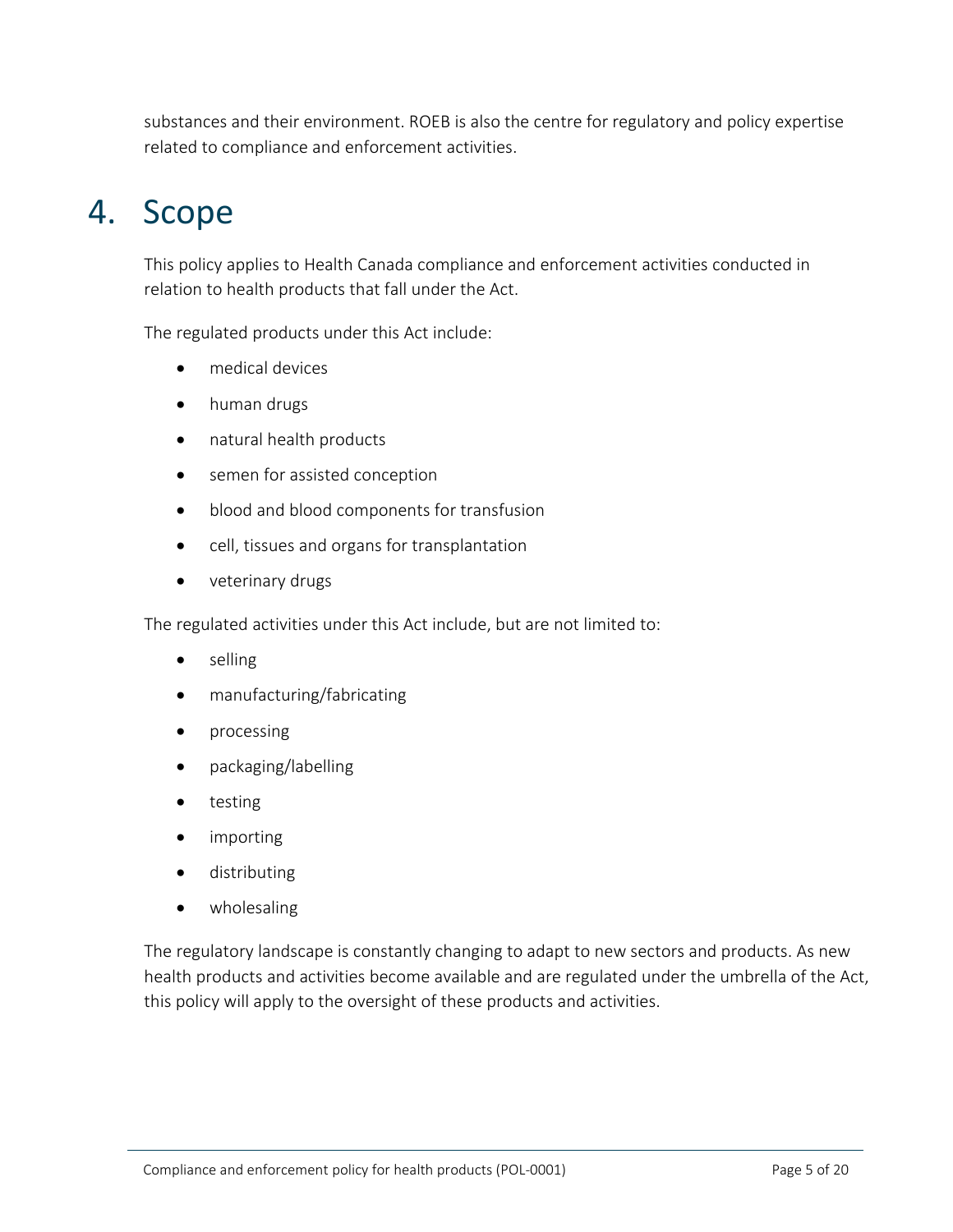## 5. Guiding principles

The work of Health Canada serves to advance the purposes of the Act, which are to protect the safety of the public and prevent deception, including the conduct of an activity that would create a false or misleading impression in relation to health products. [Health Canada's](https://www.canada.ca/en/health-canada/corporate/mandate/regulatory-role/what-health-canada-does-as-regulator/compliance-enforcement-framework.html)  [Compliance and Enforcement Policy Framework](https://www.canada.ca/en/health-canada/corporate/mandate/regulatory-role/what-health-canada-does-as-regulator/compliance-enforcement-framework.html) identifies a number of principles that guide Health Canada in carrying out its compliance and enforcement activities. Health Canada emphasizes the following guiding principles in the application of the Act under its mandate.

#### a. Evidence-based

Health Canada's compliance and enforcement actions and decisions are based on the best available evidence, information and science. Evidence is assessed objectively and is based on the [Health Canada Decision Making Framework for Identifying,](https://www.canada.ca/en/health-canada/corporate/about-health-canada/reports-publications/health-products-food-branch/health-canada-decision-making-framework-identifying-assessing-managing-health-risks.html) Assessing, and Managing Health [Risks.](https://www.canada.ca/en/health-canada/corporate/about-health-canada/reports-publications/health-products-food-branch/health-canada-decision-making-framework-identifying-assessing-managing-health-risks.html) Where relevant evidence is incomplete or inconclusive, a precautionary approach may be taken. As new information becomes available, the risk may change and require a different approach to compliance and enforcement.

### b. Risk-based approach

Health risks can happen in a variety of ways, such as through the sale of an unauthorized health product; by diverging from quality and safety requirements in manufacturing a product or by using an active pharmaceutical ingredient that is contaminated or of substandard quality. Contraventions to labelling and advertising regulatory requirements may also put the health of Canadians at risk as they rely on this information to select and use these products. The choice of a particular compliance and enforcement action is informed by a risk-based approach that encompasses identifying, assessing and managing health risks.

When a regulated product or activity does not comply with the law, Health Canada makes an assessment to determine the most appropriate type of intervention. This assessment takes into account the characteristics of the product or the activity that may pose a risk to the health of Canadians such as:

- the safety and efficacy profile or risk classification of the health product
- the route of administration of the health product
- the significance of the deviation from a prescribed standards in the conduct of a regulated activity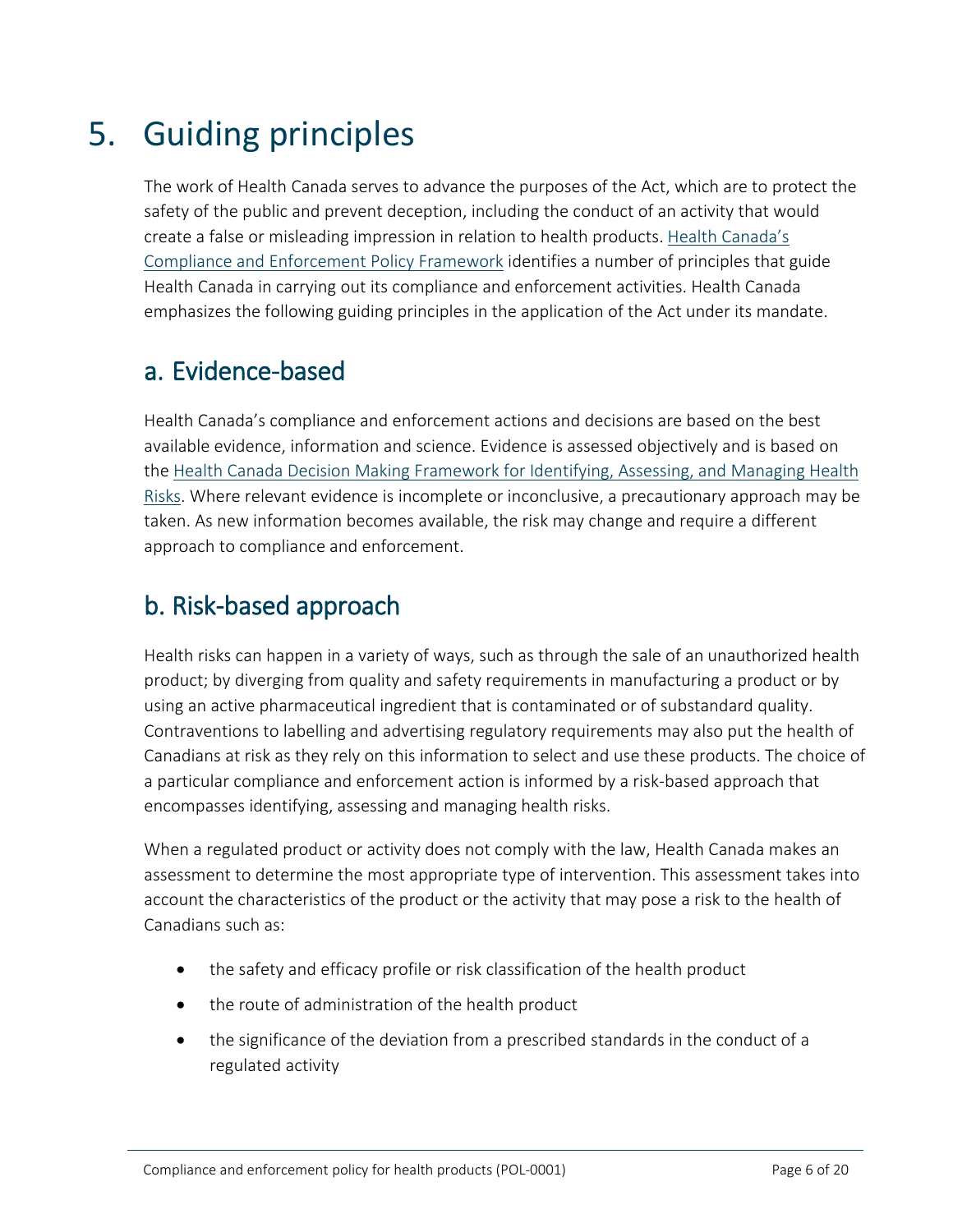- the complexity of the regulated activities or operations conducted in relation to the health product
- the site or establishment status of the party conducting the regulated activity
- the exposure of Canadians to the product

In determining the most appropriate type of intervention, Health Canada also considers factors related to the conduct of the regulated party and the need to maintain public confidence in the overall integrity of the regulatory regime including the public's perception of risk. For example, Health Canada will take into consideration:

- the behaviours of the regulated party conducting the activity, such as whether the regulated party acted with indifference, recklessness or premeditation
- the degree of co-operation and responsiveness offered by the regulated party
- the compliance history of the regulated party and previous compliance issues, including the regulated party's past and recent actions to comply with the law
- the likelihood of repeat compliance issues
- the likelihood of the enforcement action being effective in bringing the party into compliance or in mitigating the risk

Depending on the issue, additional factors may be taken into considerations such as the need to allow Canadians to have continued access to medically necessary products or other unique circumstances.

### c. Fairness, consistency and impartiality

Health Canada works to apply the Act in a fair, consistent and impartial manner. Qualified and authorized personnel are trained to carry out compliance and enforcement activities in a professional, unbiased and unprejudiced manner.

Health Canada follows a national approach to compliance and enforcement, regardless of where or by whom the products are produced, distributed, advertised, sold, imported or exported. To work towards ensuring consistency in the compliance and enforcement approach requires Health Canada inspectors to be trained on the relevant policies, guidelines and standard operating procedures.

While Health Canada strives for consistency in decision-making, the context and the circumstances applicable to a particular situation may trigger different compliance and enforcement responses to address issues of non-compliance and to hold a non-compliant party accountable.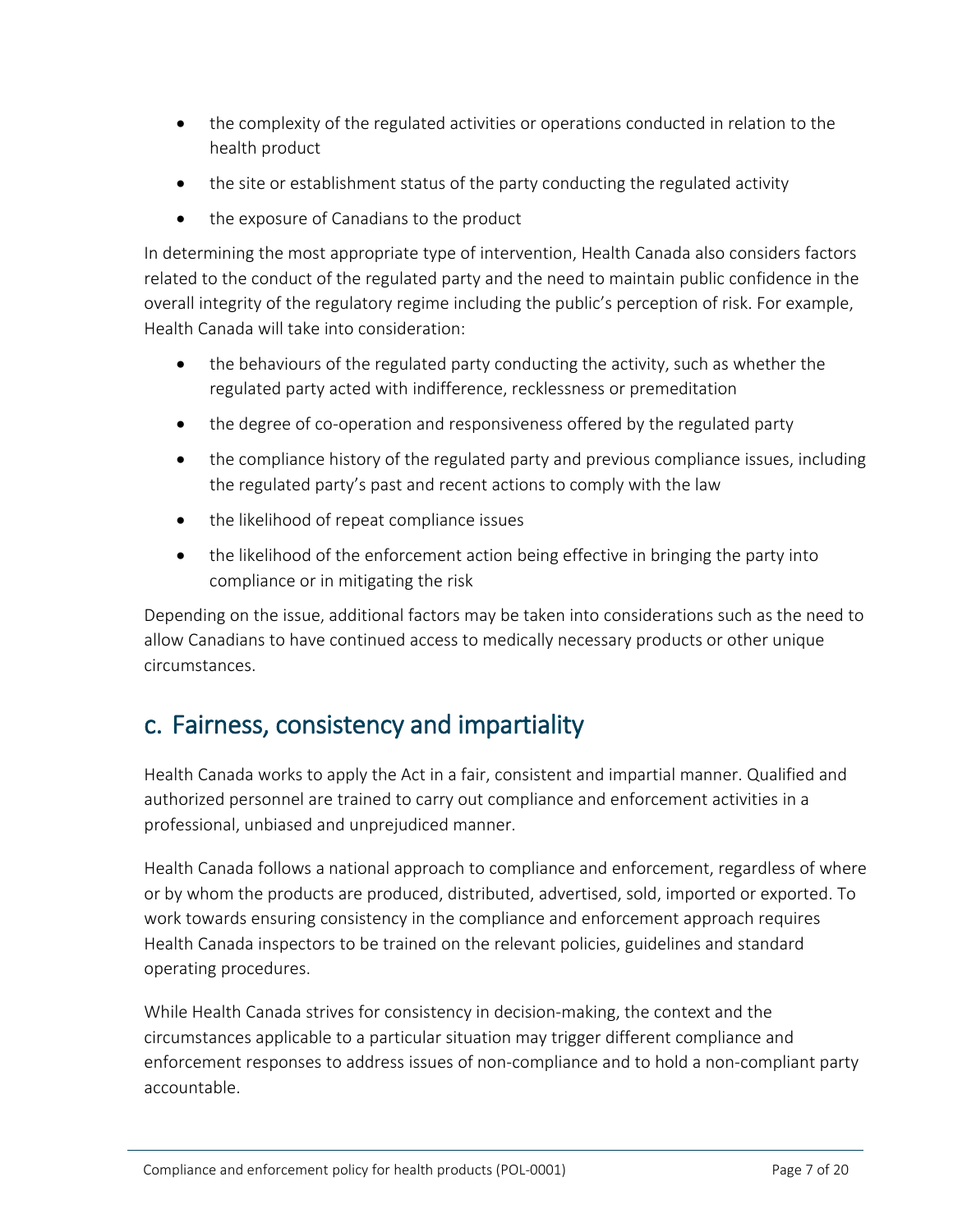Health Canada staff are guided by the [Values and Ethics Code for the Public Sector.](https://www.tbs-sct.gc.ca/pol/doc-eng.aspx?id=25049)

### d. Transparency

Health Canada strives to make information about compliance and enforcement activities public. By making policies and guidance documents public, information on the decision-making process is clear and understandable to everyone. The Department provides access to information regarding compliance and enforcement actions while respecting privacy rights, where appropriate. For example, Health Canada makes available the results of health product establishment inspections so that consumers in Canada and abroad can make informed choices when buying health products.

Regulated parties can expect to see an increase in the type and scope of compliance and enforcement decisions made public. This approach is consistent with the Government of Canada's Open Government commitment to make government decisions, data and information more accessible to everyone.

## 6. Role of Health Canada

ROEB is the organization in Health Canada responsible for the delivery of a national compliance and enforcement program for all health products regulated under the Act.

ROEB carries out inspections and other compliance and enforcement activities that follow applicable laws, policies and guidance documents. ROEB staff includes trained inspectors and laboratory analysts.

Inspectors' powers are described under section 23 of the Act. Section 23 states that "an inspector may, at any reasonable time, enter any place where the inspector believes on reasonable grounds any article to which the Act or the regulations apply is manufactured, prepared, preserved, packaged or stored." Respecting the parameters prescribed by section 23, this includes the authority to enter any place to verify that a regulated party still conducts an activity for which an establishment licence has been issued under the Act. The inspector may also enter dwelling houses for inspection purposes under the authority of an administrative entry warrant. During an inspection, an inspector may examine any article, take samples for laboratory analysis, make copies, open packages, and seize and detain articles. The Act also contains provisions for the destruction of articles regulated under the FDA regime in certain circumstances. ROEB provides support to regulated parties, consumers and other stakeholders to become aware of their responsibilities with respect to the legislation governing health products in Canada, including the consequences associated with non-compliance.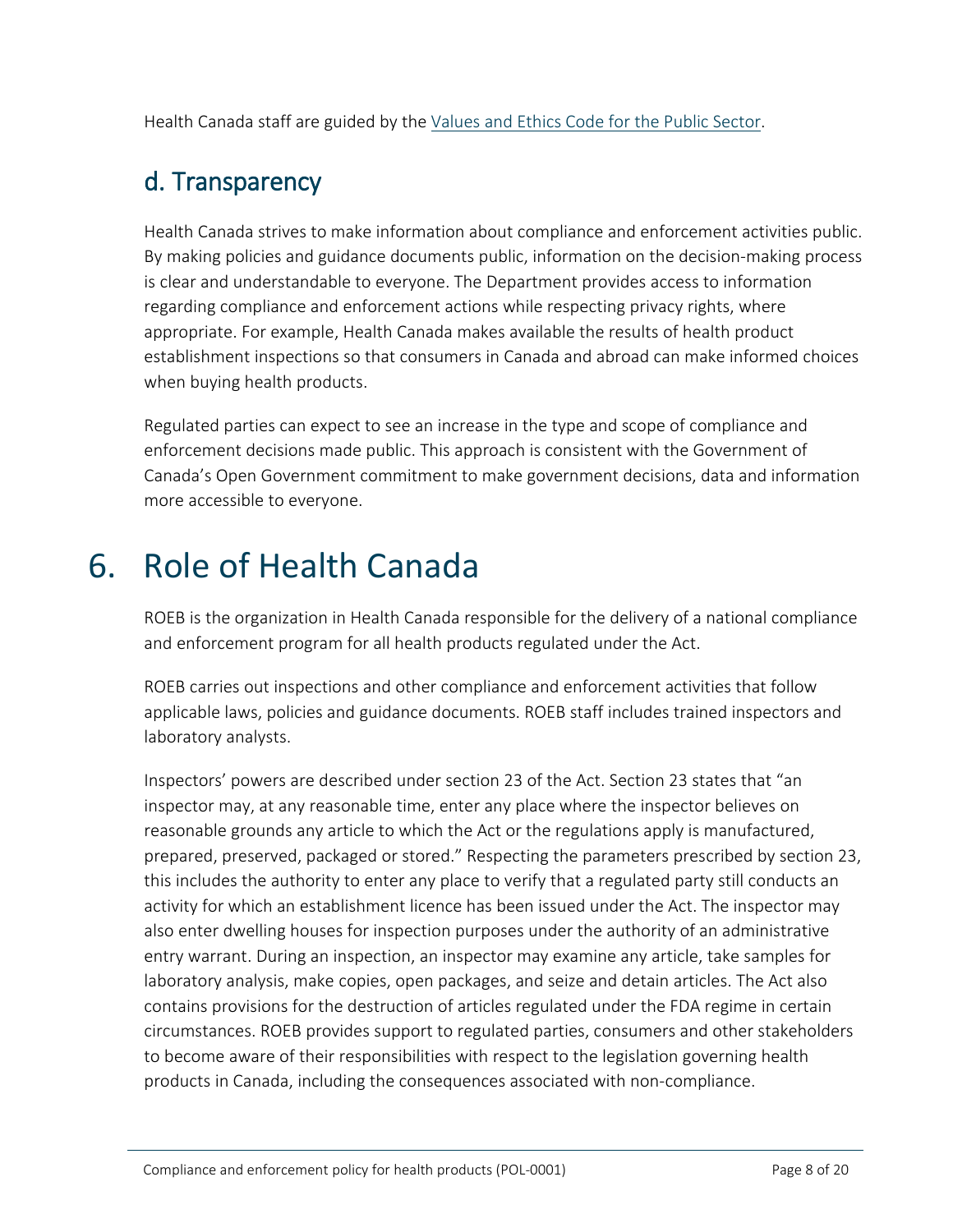## 7. Roles and responsibilities of other parties

It is against the law to advertise, import or sell—at retail or through the Internet—drugs or devices that are not approved for sale in Canada. Anyone conducting a regulated activity under the Act has clearly defined responsibilities for the safety, efficacy and quality of health products imported or sold in Canada. Other parties may also be subject to the Act although they may not require an authorization from Health Canada to perform certain activities. For example, while wholesalers of non-prescription drugs and active pharmaceutical ingredients do not require authorisation from Health Canada (such as an establishment or a site licence) to conduct their activity, they are subject to section 8 of the Act that prohibits the sale of a drug that is adulterated or manufactured, prepared, preserved, packaged or stored under unsanitary conditions.

The primary responsibility of a regulated party is to understand its obligations under the Act and to comply with these requirements. Regulated parties who fail to comply will be subject to compliance and enforcement actions.

### a. Regulated parties

Regulated parties have mandatory responsibilities under the Act. Any party conducting a regulated activity can be inspected. Foreign establishments that conduct regulated activities in Canada or in relation to a product sold, imported or advertised in Canada are also subject to Canadian law.

During an inspection, a regulated party is required to provide all reasonable assistance and information necessary for the inspector to perform their duties. An inspector may request that a regulated party provides evidence that its facility, equipment and practices and procedures meet the applicable requirements. Obstructing or hindering an inspector who is carrying out their duties or functions is an offence under the Act.

Regulated parties are expected to:

- understand the relevant law and their obligations
- ensure their products, activities and processes comply with the applicable laws
- assist inspectors during an inspection as required by law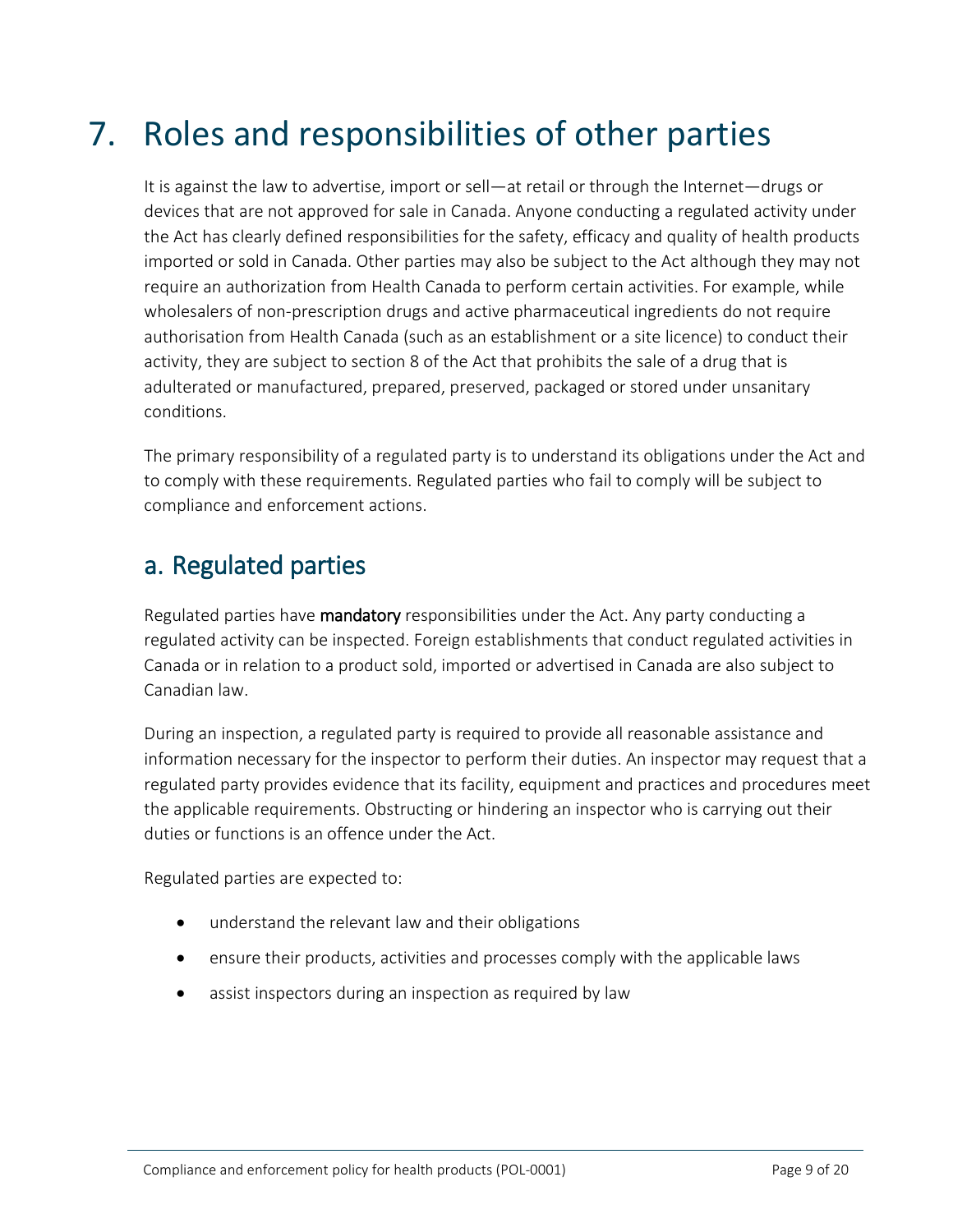### b. Healthcare practitioners

Professional bodies regulate healthcare practitioners under provincial law. However, they may also have obligations under the Act if they conduct a regulated activity.

The [Food and Drugs Regulations](https://laws-lois.justice.gc.ca/eng/regulations/c.r.c.,_c._870/index.html?wbdisable=true) define the term practitioner as "a person who is entitled under the laws of a province to treat patients with a prescription drugs and who is practicing in that province." According to that definition, practitioners include physicians, dentists, pharmacists, veterinarians and other professionals working directly in the healthcare field.

Physicians and other healthcare professionals are responsible for the health products that they administer, sell or prescribe to patients. Healthcare professionals should ensure that the health products they buy, use, or sell are authorized for sale in Canada and purchased through a Health Canada licensed, registered - or authorized sources.

Healthcare professionals should inform Health Canada of any problems they suspect or encounter related to health products including adverse events, malfunctions, and any issues of non-compliance or general health product concerns. In some cases, healthcare institutions must disclose by law certain health product related incidents to Health Canada. For more information on [how to report an adverse reaction to Health Canada](https://www.canada.ca/en/health-canada/services/drugs-health-products/medeffect-canada/adverse-reaction-reporting.html) you can consult Health Canada website.

### c. Retailers

Although an establishment license is not required for retail sale, retailers can only sell health products that Health Canada has authorized for sale (for products where authorizations are required). This prohibition applies whether the sale occurs through the internet or in a physical location in Canada.

## 8. Compliance and enforcement actions and tools

Health Canada manages the risk posed to public health and safety by health products through various types of compliance and enforcement activities. Health Canada chooses the actions and tools that are most appropriate for the situation, based on a number of factors. Some activities are designed to help regulated parties understand their responsibilities under the Act. Others are designed to induce or compel compliance with the law.

[Health Canada's Compliance and Enforcement Policy Framework](https://www.canada.ca/en/health-canada/corporate/mandate/regulatory-role/what-health-canada-does-as-regulator/compliance-enforcement-framework.html) provides an illustration of the different levels of compliance and enforcement actions and shows how the different types of actions and tools can be used.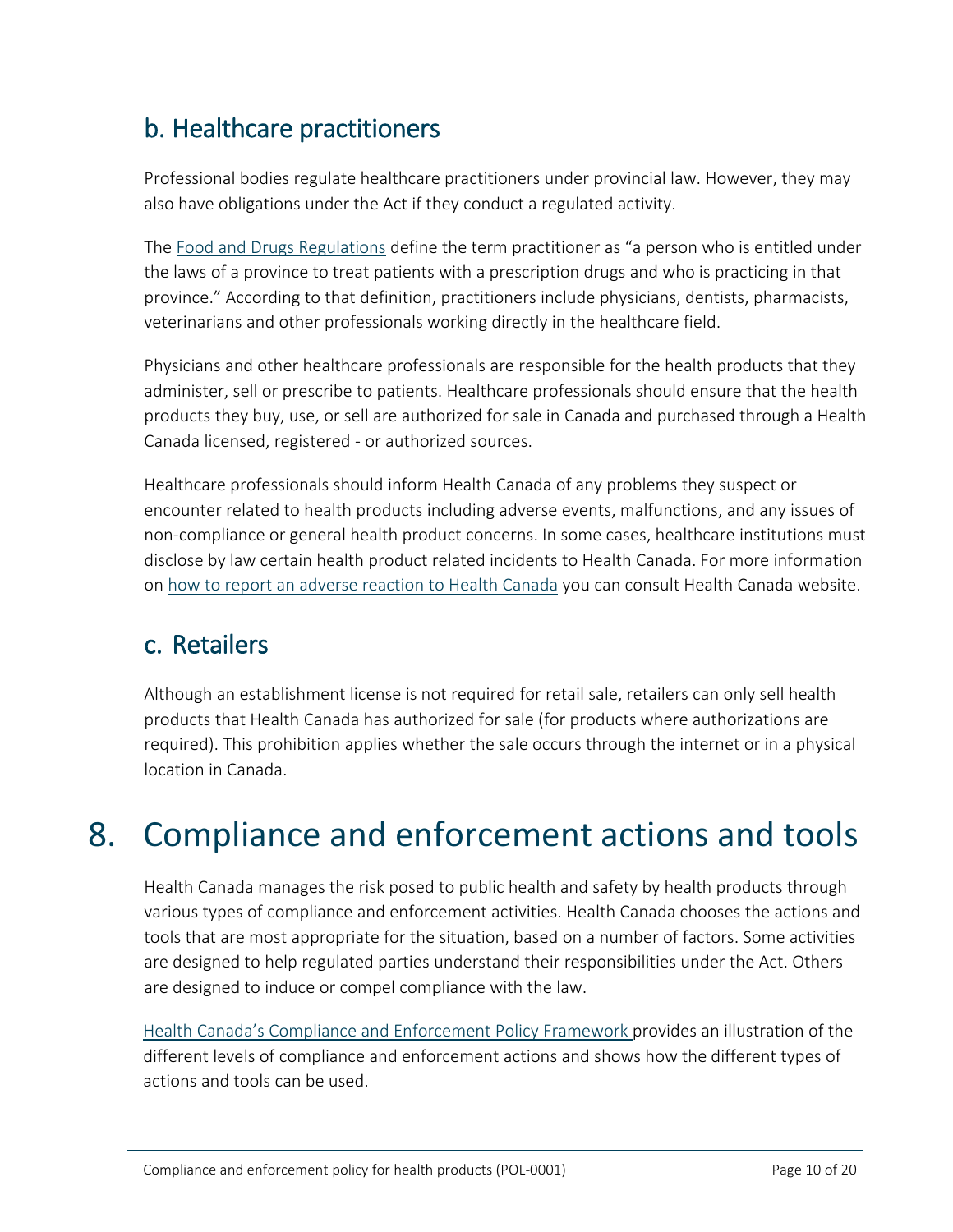Informed by the assessment of available evidence and risks pertaining to the situation of noncompliance, the inspector will decide to use these actions and tools individually or together. The Inspector will also decide if the seriousness of the non-compliance and the risk posed to the health and safety of Canadians warrants an immediate strong and unequivocal response such as a licence suspension, an injunction or prosecution. In other circumstances, a compliance and enforcement response proportionate to the identified risk will provide the regulated party with an opportunity to come into compliance. When the risk changes or considerations related to risk management evolve, Health Canada will adapt the type of enforcement response and the type of actions to the situation. If the situation of non-compliance persists, additional actions will be taken and will graduate towards stronger compliance and enforcement actions.

The compliance and enforcement activities include:

- active prevention of problems through compliance promotion
- targeted oversight of risks through proactive compliance monitoring
- rapid response and enforcement to address detected public health risks

### a. Compliance promotion

Health Canada strives to support regulated parties in actively preventing problems from occurring in the first place. Compliance promotion focuses on raising awareness and educating regulated parties about their obligations under the Act. Health Canada publishes policies and guidance documents so that regulated parties understand Health Canada's interpretation of the legislation, the processes to be followed and the scientific standards or principles that will be applied. Health Canada raises awareness amongst regulated parties regarding the range of compliance and enforcement actions available in cases of non-compliance. Compliance promotion also includes providing information to consumers to enable them to make wellinformed choices with respect to health products.



## Consumers

Consumers have a role to play when they buy and use health products. For example, consumers should only use health products for the purposes intended and follow the directions on the label and their healthcare practitioner's instructions.

Consumers also have a responsibility to educate themselves when buying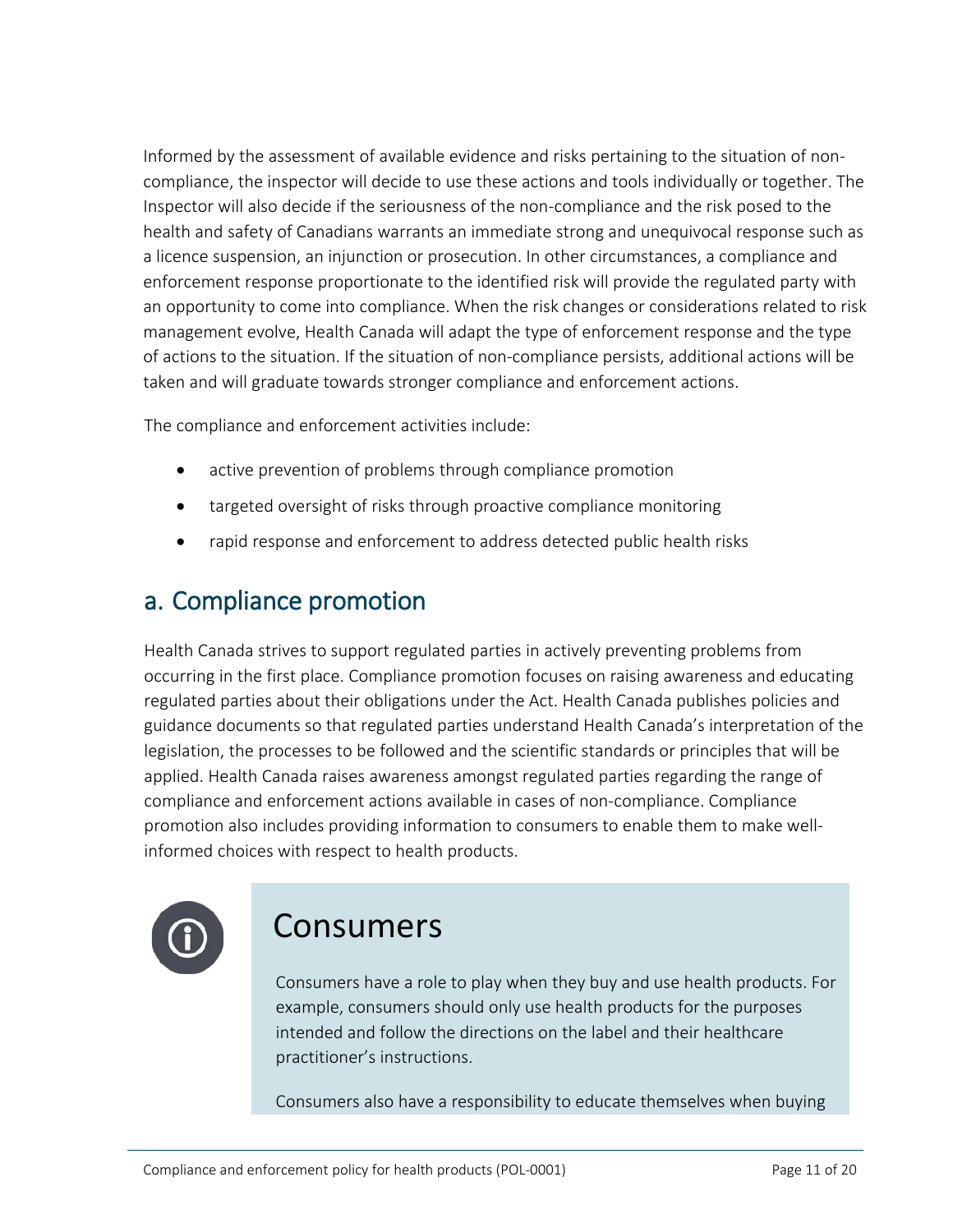health products and to be careful when buying health products from the Internet. Consumers can recognize products authorised for sale in Canada by their Drug Identification Number (DIN) or their Natural Product Number (NPN). DIN and NPN are assigned to each product marketed under or in accordance with the relevant regulations. Consumers can check information about a product's [marketing authorization](https://www.canada.ca/en/health-canada/services/drugs-health-products/drug-products.html) on Health Canada's website.

Consumers can also find [recall and safety alerts](http://healthycanadians.gc.ca/recall-alert-rappel-avis/index-eng.php) on Health Canada's website.

Canadians are encouraged to [report to Health Canada](https://www.canada.ca/en/health-canada/services/drugs-health-products/medeffect-canada/adverse-reaction-reporting.html) any problems they encounter with health products. This will help Health Canada to identify safety concerns.

### b. Compliance monitoring

Health Canada carries out compliance monitoring activities to proactively verify compliance with the Act to respond to issues of non-compliance and to address the risk posed to the health of Canadians. Monitoring activities vary by product and include: pre and post establishment licensing inspections, product sampling and laboratory analysis of health products. Inspections may involve, but are not limited to, actions such as:

- visual examination of a facility, inventories, equipment, packaging, labelling and websites
- collection and review of documents and records
- collection of samples for laboratory analysis

The frequency, intensity and nature of compliance monitoring activities may vary according to the risks identified. Health Canada uses the information gathered through compliance monitoring to determine if further regulatory action is required. In particular, Health Canada

- administers establishment licences
- gathers and analyzes a range of information such as complaints and adverse drug reaction reports sent to Health Canada and compliance and enforcement information shared by foreign regulators
- carries out activities to verify compliance in response to information regarding known or suspected non-compliance with the applicable requirements of the Act
- collaborates with other regulatory agencies as appropriate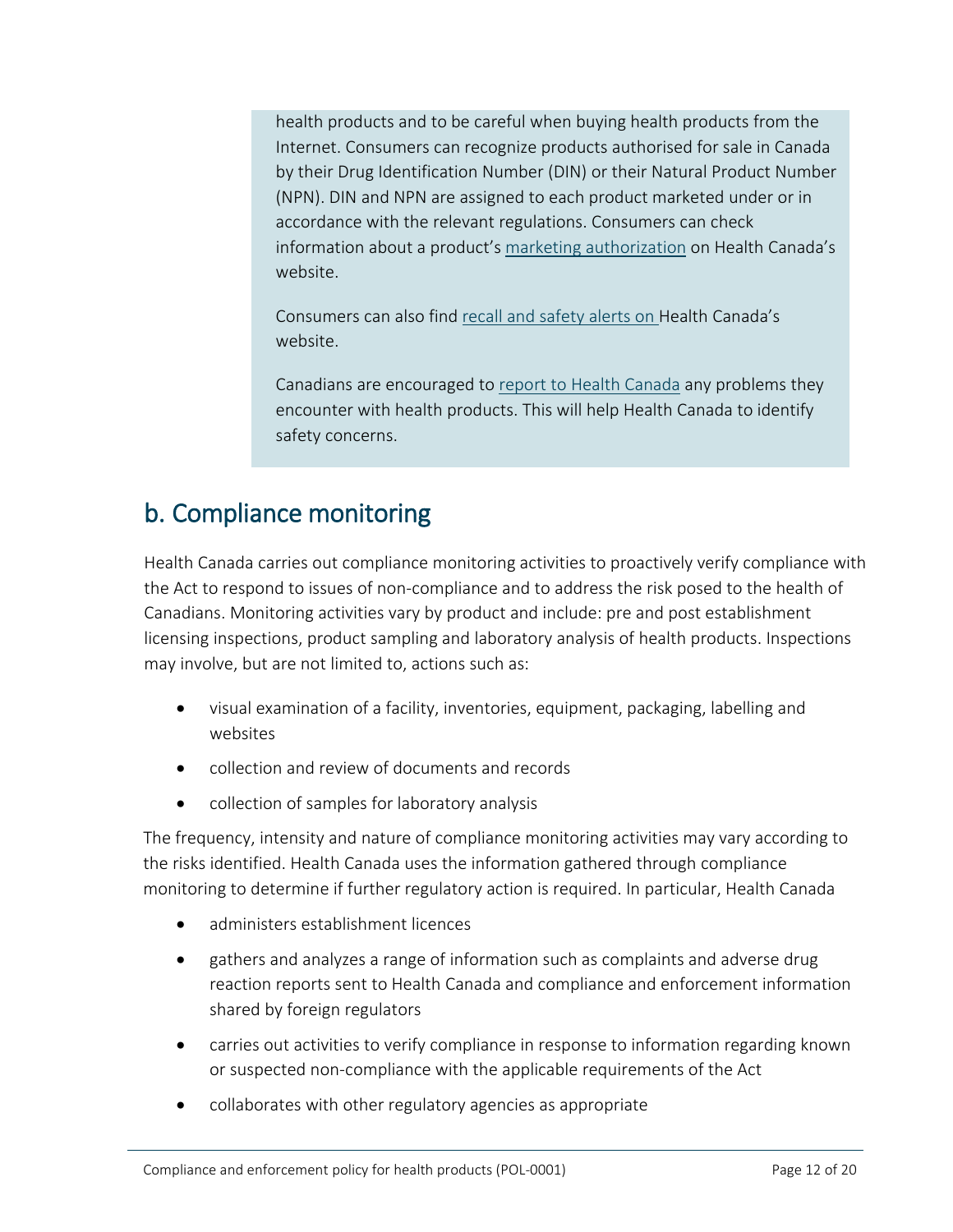### c. Enforcement

Enforcement actions include any actions ROEB takes to compel or induce compliance in order to mitigate the risk identified by non-compliance with the Act.

#### Enforcement Responses

Contravention of the provisions under the Act, whether intentional or unintentional, is unacceptable. When Health Canada identifies a contravention of the Act, it has a number of enforcement powers available to compel or induce compliance. There are a number of enforcement actions that Health Canada may take to prevent or address non-compliance, or to address an issue of public health and safety. These include:

- sending letters to non-compliant regulated parties requesting that the regulated party submit a plan for corrective measures
- issuing public advisories or other forms of risk communication
- requesting a voluntary stop sale or recall
- recommending the refusal or seizure of imports at the border
- requesting an importer take corrective measures on a product under certain conditions or consent to its removal from Canada or to its forfeiture
- ordering the removal or destruction of imports at the border
- ordering the holder of a therapeutic product authorisation to conduct an assessment of the product
- adding new terms and conditions to the establishment licence or product authorization
- issuing a recall order in relation to a therapeutic product
- seizure and detention, forfeiture and destruction
- refusal, suspension, cancellation or revocation of an authorisation, a licence or a registration

Health Canada may also apply for a court injunction to prevent conduct in relation to therapeutic products that would lead to the contravention of the Act.



#### Section 21.5

*If, on the application of the Minister, it appears to a court of competent jurisdiction that a person has done, is about to do or is likely to do anything*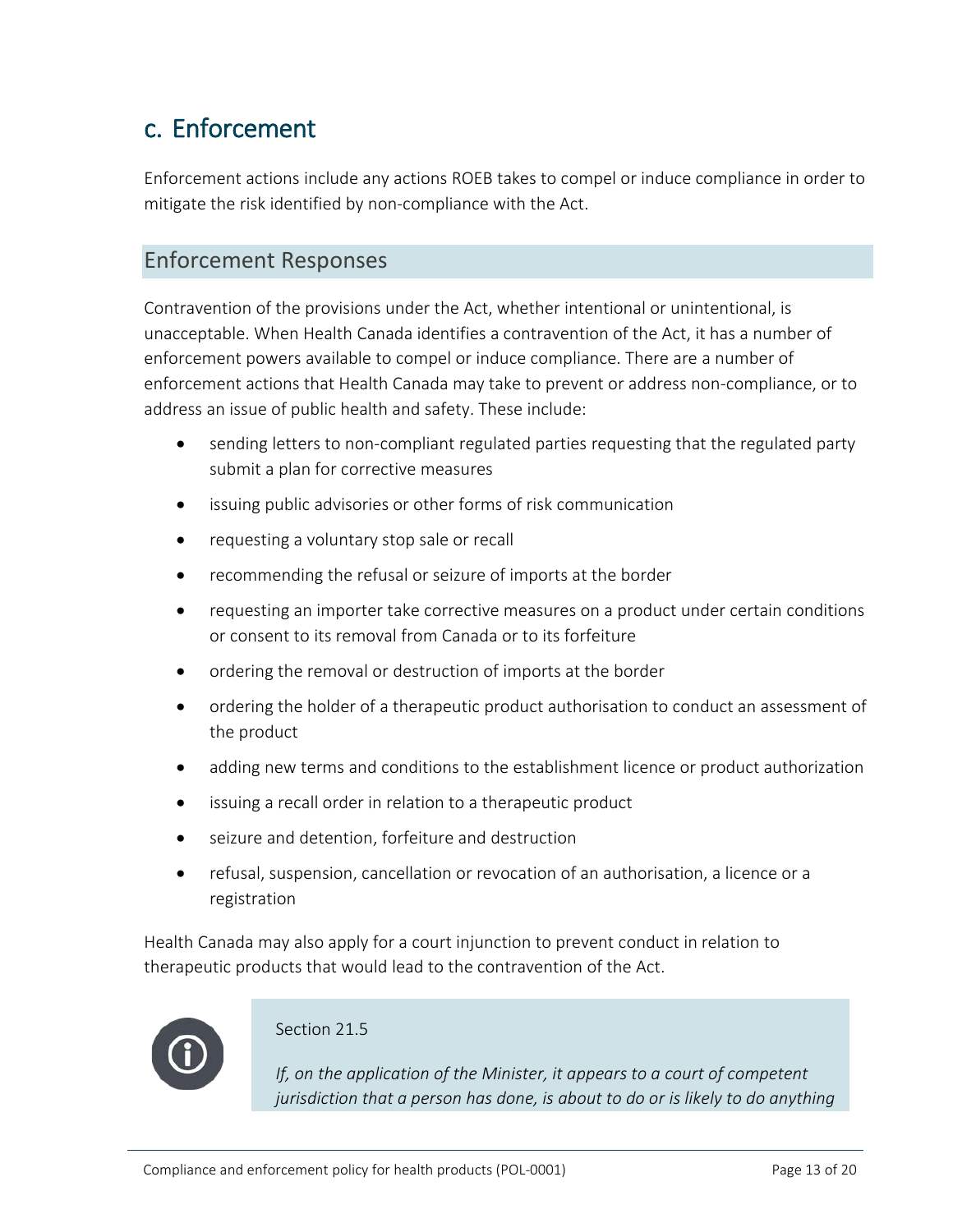*that constitutes or is directed toward the commission of an offence under this Act in respect of a therapeutic product, the court may issue an injunction ordering the person, who is to be named in the application, to*

*(a) refrain from doing anything that it appears to the court may constitute or be directed toward the commission of the offence; or*

*(b) do anything that it appears to the court may prevent the commission of the offence.*

Based on the severity of the risk posed by regulatory non-compliance, Health Canada determines the most appropriate level of intervention. In alignment with the [Health Canada](https://www.canada.ca/en/health-canada/corporate/mandate/regulatory-role/what-health-canada-does-as-regulator/compliance-enforcement-framework.html)  [Compliance and Enforcement Policy Framework](https://www.canada.ca/en/health-canada/corporate/mandate/regulatory-role/what-health-canada-does-as-regulator/compliance-enforcement-framework.html) and informed by the specifics of each case, Health Canada will choose the most appropriate tool to achieve compliance and mitigate any risks to health.

Regulated parties who are subject to a regulatory action or a decision will be provided with a reasonable opportunity to be heard when prescribed by the Act.

#### Other Enforcement Responses – Investigation and Prosecution

In certain circumstances, Health Canada's regulatory enforcement responses are not appropriate to achieve compliance. In these instances, Health Canada may conduct an investigation into potential offences under the Act or make a referral to law enforcement.

#### Investigation

An investigation involves collecting evidence under the authorities available in the *Criminal Code of Canada* (e.g., search warrant and production order). Priority will be given to contraventions by parties who demonstrate a disregard for the legislative and regulatory requirements; who have a history of contravening the Act or who are engaging in activities that could cause serious harm (e.g. unlicensed activities, intentional avoidance of the law or sale of unapproved products).

#### **Prosecution**

Health Canada may refer the results of its investigation to the Public Prosecution Service of Canada recommending prosecution in relation to offences under the Act and the *Criminal Code of Canada* where applicable*.*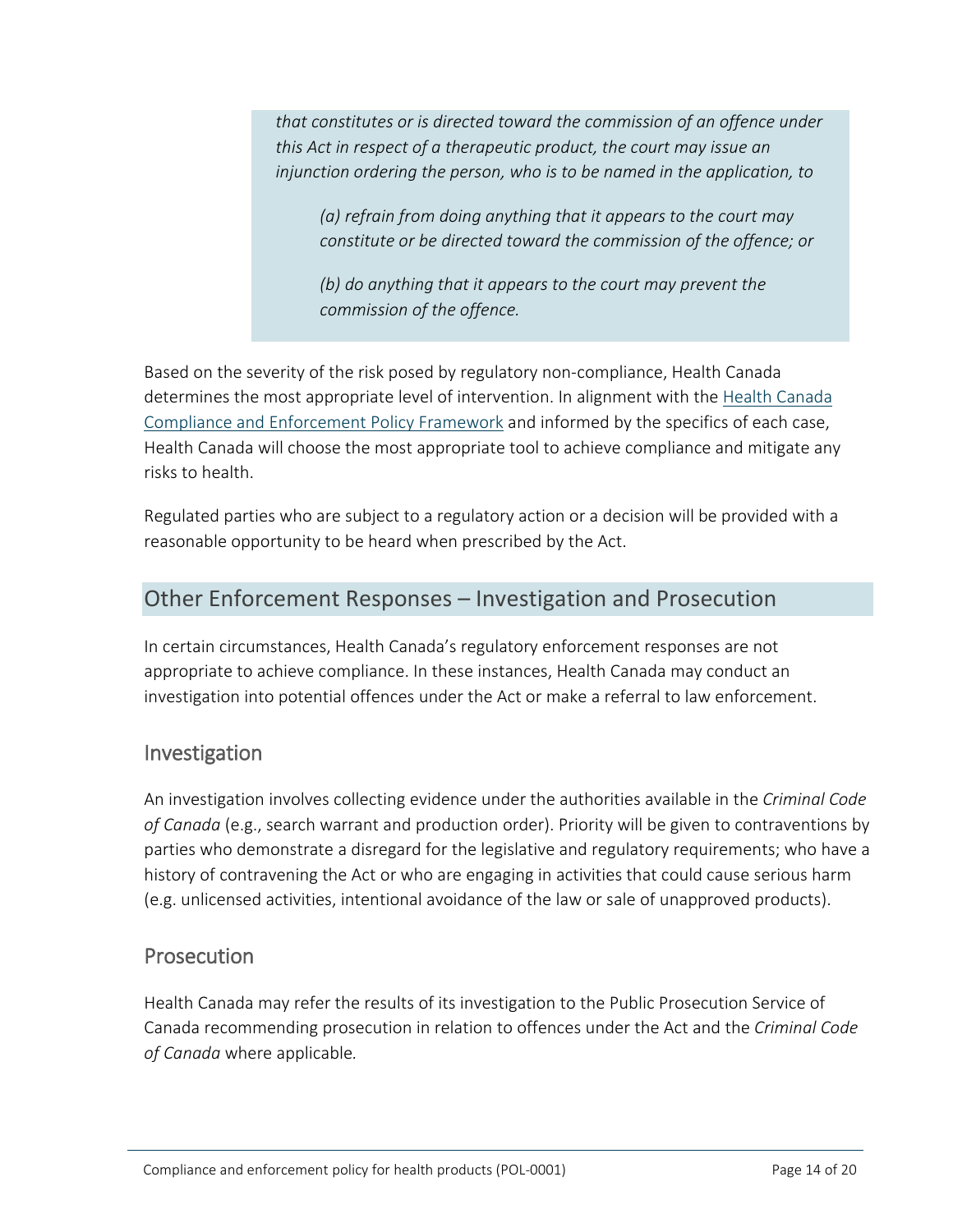Sections 31, 31.2, and 31.4 of the Act contain offence provisions which provide for a fine, a term of imprisonment, or both.



#### Section 31

*Subject to sections 31.1, 31.2 and 31.4, every person who contravenes any of the provisions of this Act or of the regulations, or fails to do anything the person was ordered to do by an inspector under section 25 or 27.2, is guilty of an offence and liable*

*(a) on summary conviction for a first offence to a fine not exceeding five hundred dollars or to imprisonment for a term not exceeding three months or to both and, for a subsequent offence, to a fine not exceeding one thousand dollars or to imprisonment for a term not exceeding six months or to both; and*

*(b) on conviction on indictment to a fine not exceeding five thousand dollars or to imprisonment for a term not exceeding three years or to both.*



#### Section 31.2

*Subject to section 31.4, every person who contravenes any provision of this Act or the regulations, as it relates to a therapeutic product, or an order made under any of sections 21.1 to 21.32 is guilty of an offence and liable*

*(a) on conviction by indictment, to a fine not exceeding \$5,000,000 or to imprisonment for a term not exceeding two years or to both; and*

*(b) on summary conviction, for a first offence, to a fine not exceeding \$250,000 or to imprisonment for a term not exceeding six months or to both and, for a subsequent offence, to a fine not exceeding \$500,000 or to imprisonment for a term not exceeding 18 months or to both.*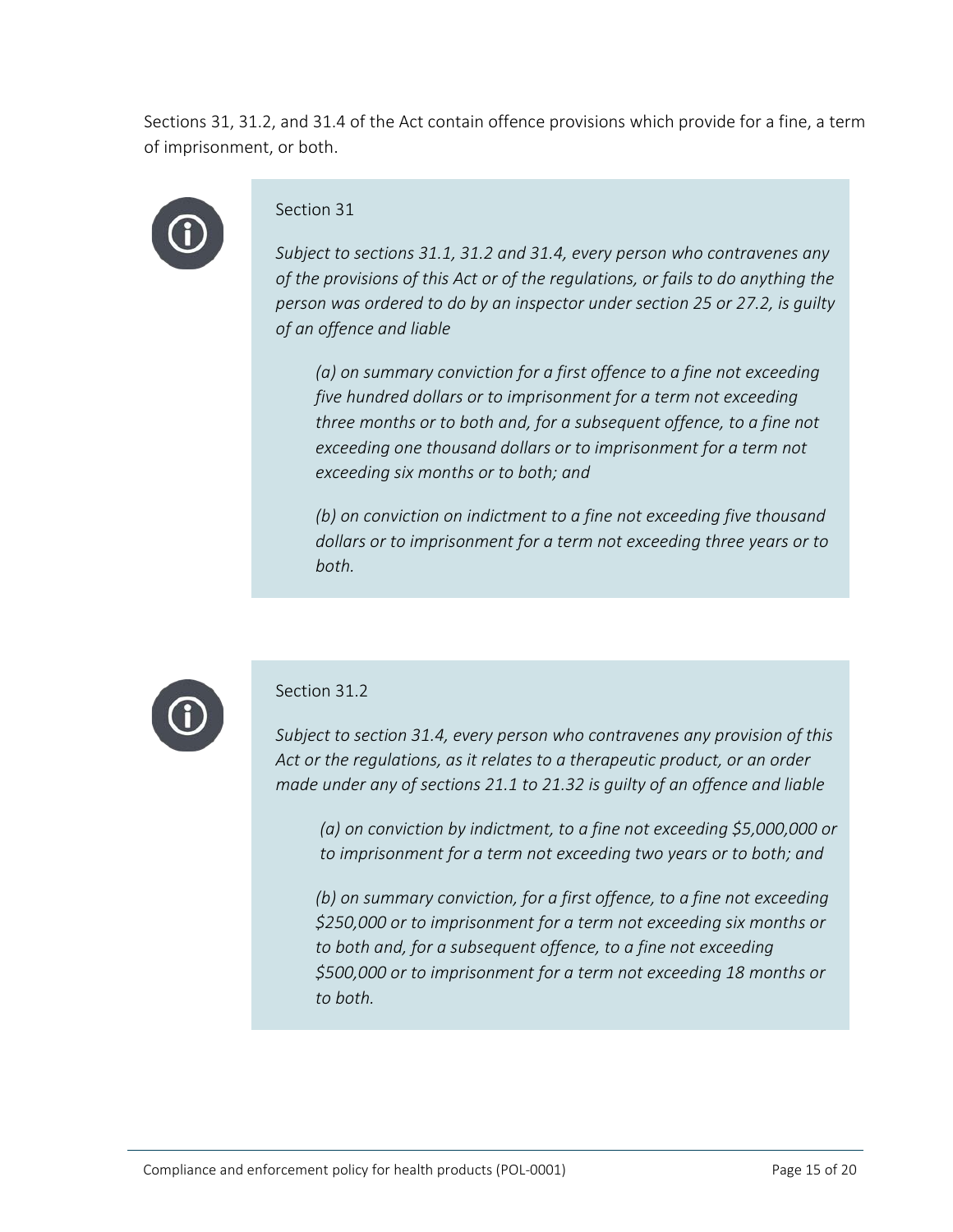

#### Section 31.4

*A person who contravenes section 21.6, or who knowingly or recklessly causes a serious risk of injury to human health in contravening another provision of this Act or the regulations, as it relates to a therapeutic product, or an order made under any of sections 21.1 to 21.32 is guilty of an offence and liable*

*(a) on conviction on indictment, to a fine the amount of which is at the discretion of the court or to imprisonment for a term not exceeding five years or to both; and*

*(b) on summary conviction, for a first offence, to a fine not exceeding \$500,000 or to imprisonment for a term not exceeding 18 months or to both and, for a subsequent offence, to a fine not exceeding \$1,000,000 or to imprisonment for a term not exceeding two years or to both.*

Sections 31 and 31.2 offences are strict liability offences. This means that the accused can raise a defence of due diligence demonstrating that reasonable steps were taken to satisfy the requirements of the Act.

Section 31.2 of the Act provides for significant penalties and term of imprisonment when the committed offence relates to therapeutic products.

Section 31.4 provides for mens rea offences which may result in significant penalties and term of imprisonment. A mens rea offence means that the Public Prosecution Service of Canada has to prove that the accused:

- had the intention to commit the offence, or
- possessed the knowledge that the action or the lack of action would result in an offence being committed.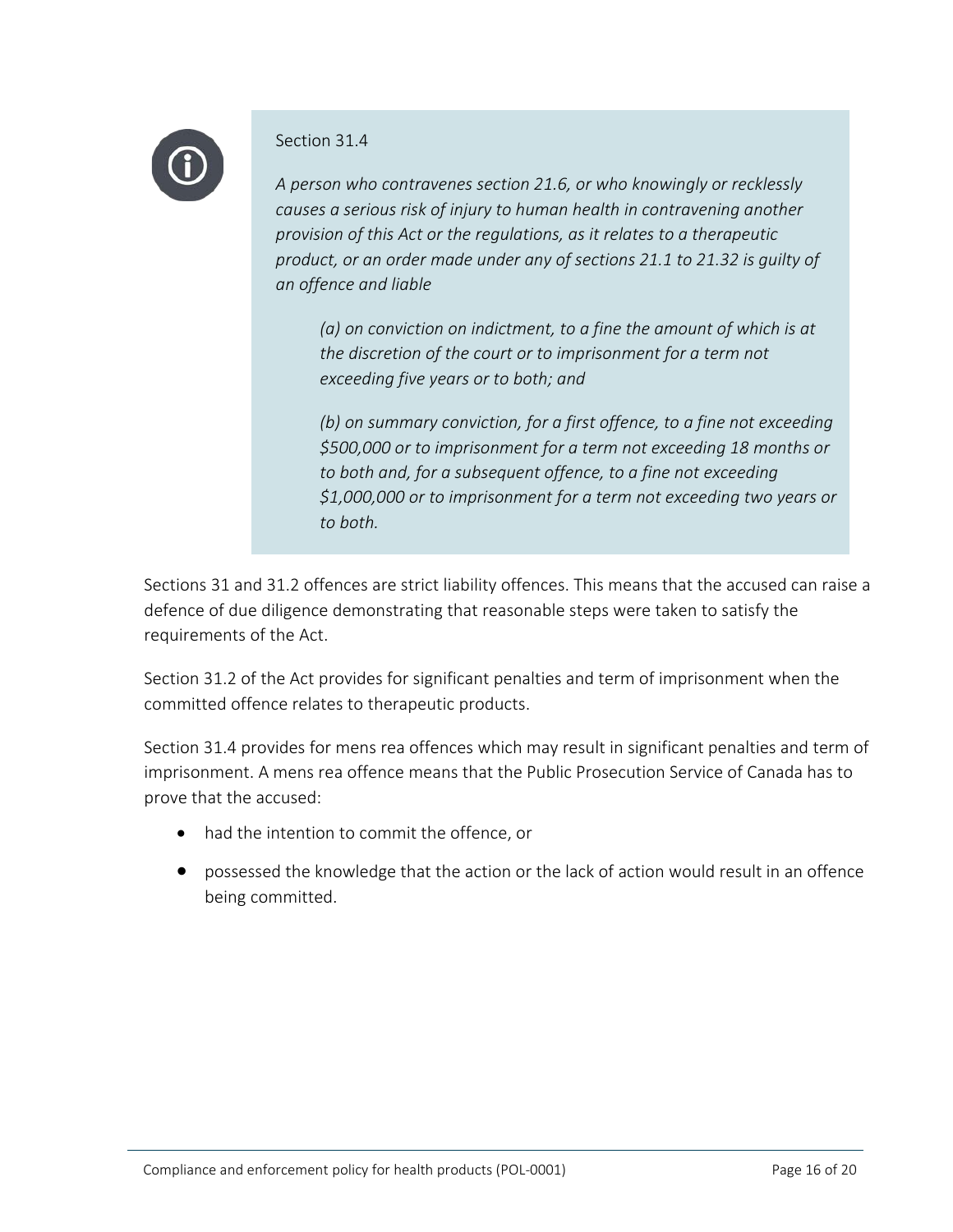## Appendix A – Glossary

### Acronyms

- DIN: Drug Identification Number
- NPN: Natural Product Number
- ROEB: Regulatory Operations and Enforcement Branch

### Terms



These definitions explain how terms are used in this document. If there is a conflict with a definition in the *Food and Drugs Act* or associated regulations, the definition in the Act or regulations prevails.

Authorization (including establishment, site and product licences)  $- A$  legal document issued by Health Canada authorizing a health product or a regulated activity based on the health and safety requirements of the Act.

Compliance – The state of conformity of a regulated party (including a corporation, institution, individual or other legal entity) or a product with a legislative or regulatory requirement.

Compliance monitoring – Actions planned to maintain regular surveillance in order to evaluate compliance with applicable requirements of the Act and its associated regulations. This includes a wide variety of fact gathering and assessment activities such as inspections, market surveys and a product sampling program.

Compliance promotion – Actions taken to educate about roles and responsibilities prescribed by the Act.

Enforcement – Actions that may be taken to compel or induce compliance in order to mitigate the risk identified by non-compliance with the Act and its associated regulations.

Inspection –Monitoring and assessment against the applicable requirements of the Act and its associated regulations. Inspections are routinely conducted based on risk to assess compliance.

Inspector – Any person designated as an inspector under section 22 of the Act.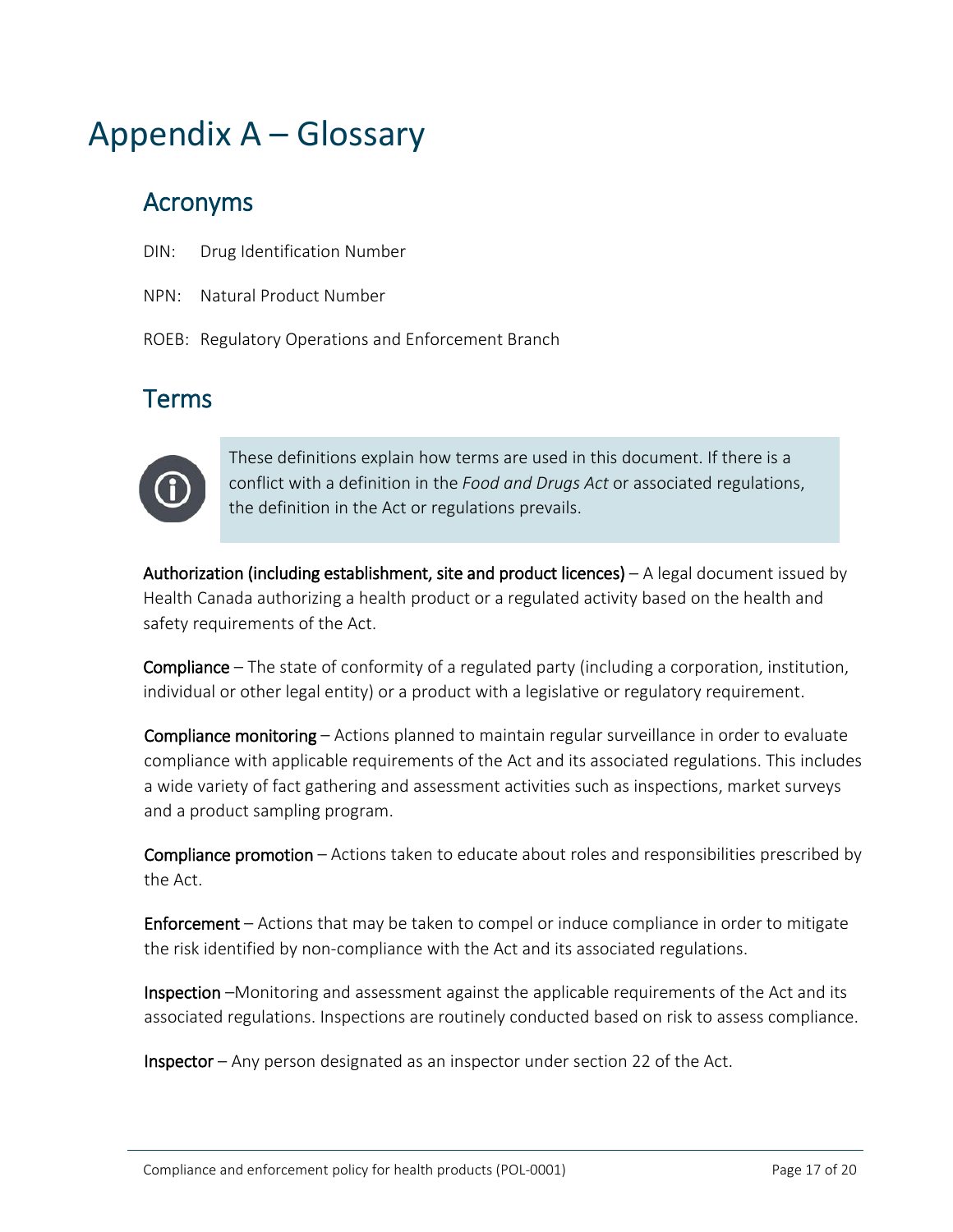Therapeutic Products – A drug or device or any combination of drugs and devices, but does not include a natural health product within the meaning of the *Natural Health Products Regulations*.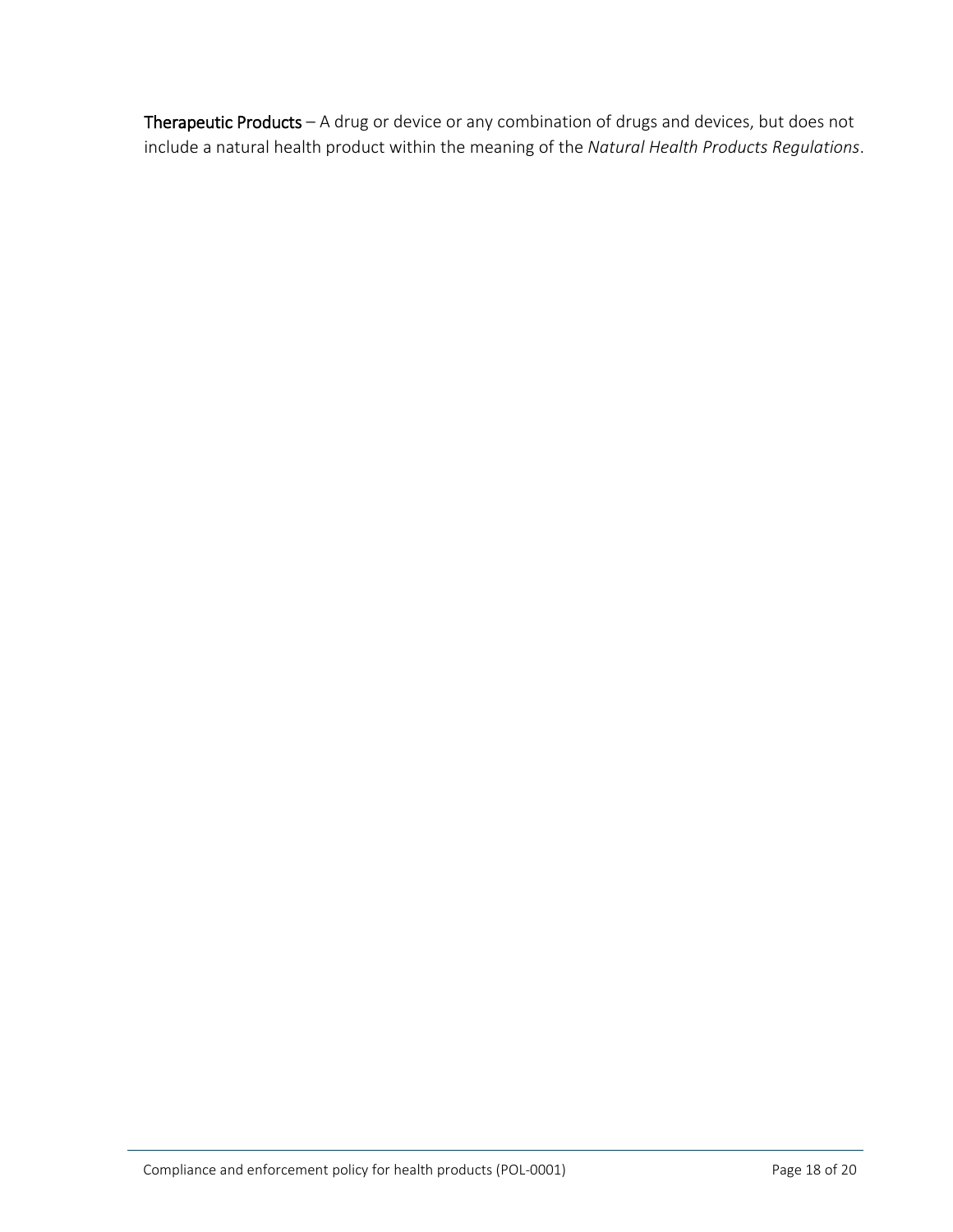## Appendix B – References

#### Laws and regulations

#### *[Criminal Code of Canada](http://laws-lois.justice.gc.ca/eng/acts/C-46/)*

laws-lois.justice.gc.ca/eng/acts/C-46/

#### *[Food and Drugs Act](http://laws-lois.justice.gc.ca/eng/acts/f-27/)*

laws-lois.justice.gc.ca/eng/acts/f-27/

Regulations made under the *Food and Drugs Act* include:



- [Blood Regulations](https://laws-lois.justice.gc.ca/eng/regulations/SOR-2013-178/index.html)
- [Cosmetic Regulations](https://laws-lois.justice.gc.ca/eng/regulations/C.R.C.,_c._869/index.html)
- [Food and Drug Regulations](https://laws-lois.justice.gc.ca/eng/regulations/C.R.C.,_c._870/index.html)
- [Medical Devices Regulations](https://laws-lois.justice.gc.ca/eng/regulations/SOR-98-282/index.html)
- [Natural Health Products Regulations](https://laws-lois.justice.gc.ca/eng/regulations/SOR-2003-196/index.html)
- [Processing and Distribution of Semen for Assisted Conception](https://laws-lois.justice.gc.ca/eng/regulations/SOR-96-254/index.html)  [Regulations](https://laws-lois.justice.gc.ca/eng/regulations/SOR-96-254/index.html)
- [Safety of Human Cells, Tissues and Organs for Transplantation](https://laws-lois.justice.gc.ca/eng/regulations/SOR-2007-118/index.html)  [Regulations](https://laws-lois.justice.gc.ca/eng/regulations/SOR-2007-118/index.html)

All regulations made under the Act can be accessed by clicking on the link attached to the *Food and Drug Act*.

### Other related documents

#### [Health Canada Decision-Making Framework for Identifying, Assessing, and Managing Health](https://www.canada.ca/en/health-canada/corporate/about-health-canada/reports-publications/health-products-food-branch/health-canada-decision-making-framework-identifying-assessing-managing-health-risks.html)  [Risks](https://www.canada.ca/en/health-canada/corporate/about-health-canada/reports-publications/health-products-food-branch/health-canada-decision-making-framework-identifying-assessing-managing-health-risks.html)

canada.ca/en/health-canada/corporate/about-health-canada/reports-publications/healthproducts-food-branch/health-canada-decision-making-framework-identifying-assessingmanaging-health-risks.html

[Health Canada's Compliance and Enforcement Policy Framework](https://www.canada.ca/en/health-canada/corporate/mandate/regulatory-role/what-health-canada-does-as-regulator/compliance-enforcement-framework.html)